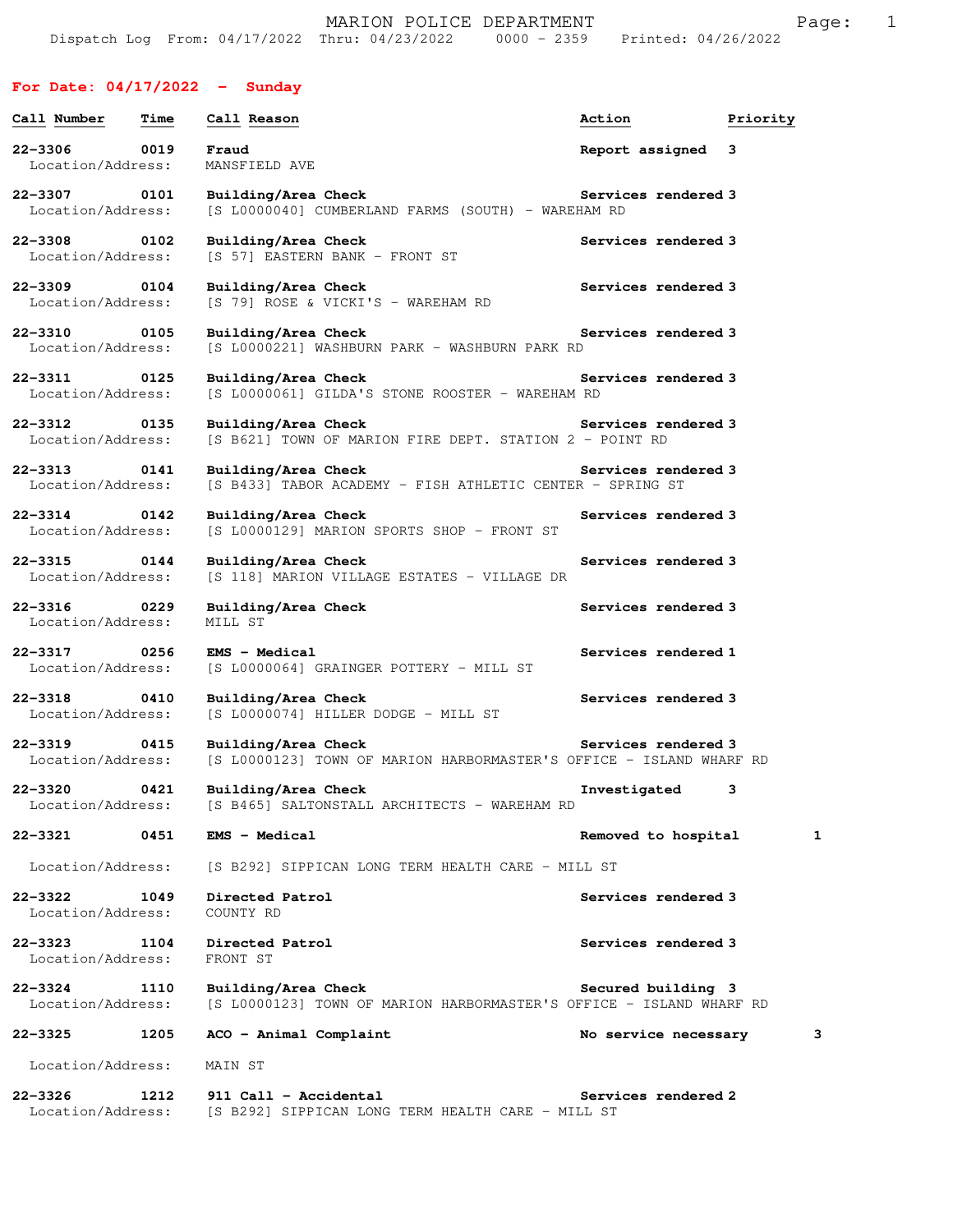| 22-3327 1302 Directed Patrol<br>Location/Address: DELANO RD |                                                                                                                                  | Services rendered 3                    |
|-------------------------------------------------------------|----------------------------------------------------------------------------------------------------------------------------------|----------------------------------------|
| 22-3328 1311<br>Location/Address:                           | Services rendered 3<br>Building/Area Check<br>[S L0000155] PLANTING ISLAND CAUSEWAY - PLANTING ISLAND RD                         |                                        |
| 22-3329 1502<br>Location/Address:                           | Building/Area Check<br>VILLAGE DR                                                                                                | Secured building 3                     |
| 22-3330 1536                                                | Building/Area Check<br>Location/Address: [S L0000221] WASHBURN PARK - WASHBURN PARK RD                                           | Secured building 3                     |
| 22–3331 1622                                                | Motor Vehicle Complaint                                                                                                          | $\overline{2}$<br>Area search negative |
| Location/Address: OLDE KNOLL RD                             |                                                                                                                                  |                                        |
| 22-3332 1637                                                | Citation issued 2<br>Motor Vehicle Stop<br>Location/Address: [S 98] OVERPASS - ROUTE 105 AT ROUTE 195 - FRONT ST                 |                                        |
|                                                             | Services rendered 2<br>22-3333 1745 911 Call - Accidental<br>Location/Address: [S B292] SIPPICAN LONG TERM HEALTH CARE - MILL ST |                                        |
| 22-3334 1907                                                | Motor Vehicle Complaint                                                                                                          | $\overline{2}$<br>Area search negative |
|                                                             | Location/Address: [S L0000153] PINEY POINT BEACH CLUB - PINEY POINT RD                                                           |                                        |
| 22-3335 2247 Burglar Alarm<br>Location/Address:             | ARROWHEAD LN                                                                                                                     | Secured building 2                     |

## **For Date: 04/18/2022 - Monday**

| Services rendered 3                                                                        |
|--------------------------------------------------------------------------------------------|
| Services rendered 3                                                                        |
| Services rendered 3                                                                        |
| Services rendered 3                                                                        |
| Services rendered 3                                                                        |
| Services rendered 3                                                                        |
| Services rendered 3                                                                        |
| Services rendered 3<br>[S L0000123] TOWN OF MARION HARBORMASTER'S OFFICE - ISLAND WHARF RD |
| Services rendered 3                                                                        |
| Services rendered 3                                                                        |
| Accidental/defective alarm 1                                                               |
|                                                                                            |
|                                                                                            |

**22-3348 0314 Building/Area Check Services rendered 3**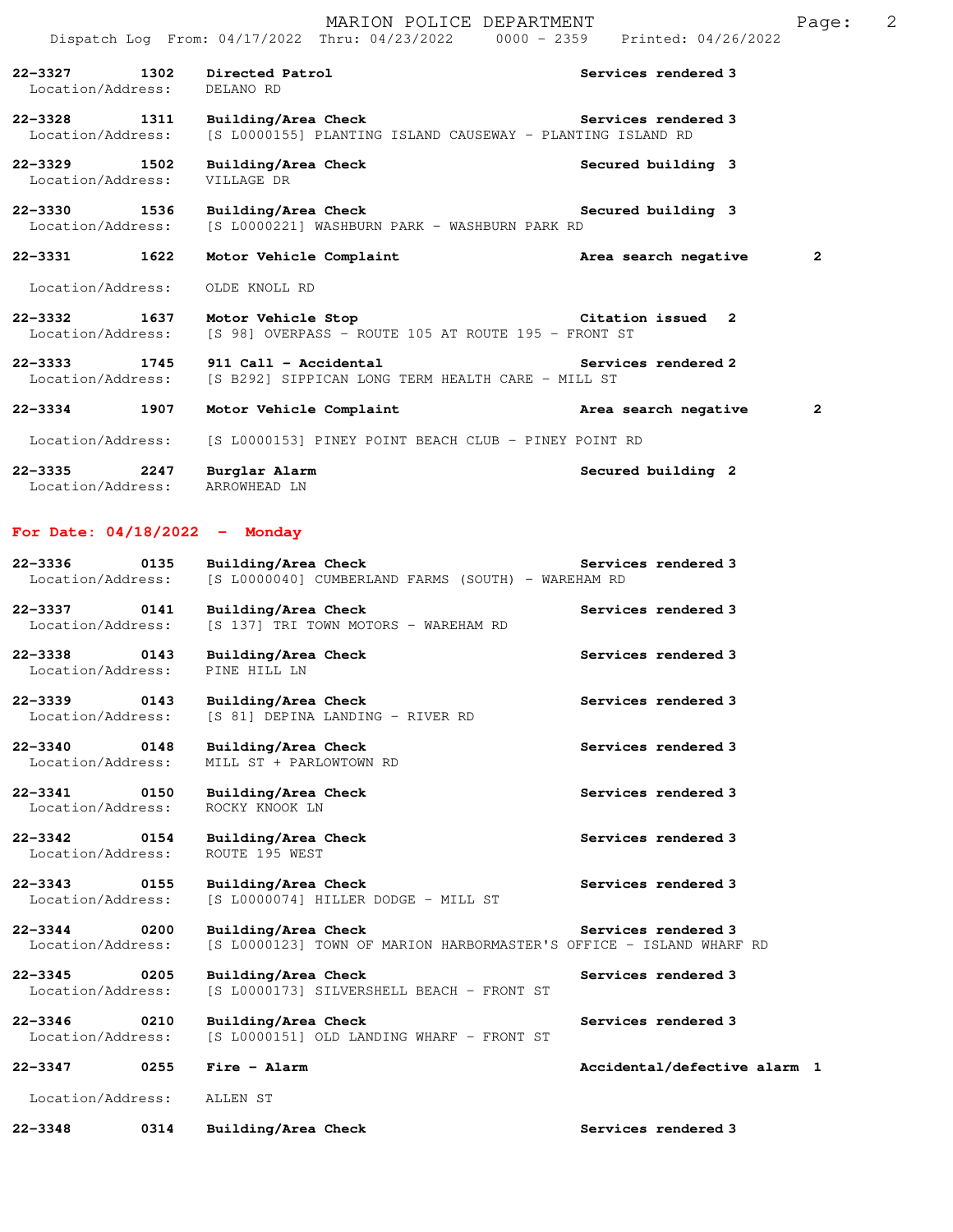|                                                   |                                                                 | MARION POLICE DEPARTMENT                                              | Dispatch Log From: 04/17/2022 Thru: 04/23/2022 0000 - 2359 Printed: 04/26/2022 | 3<br>Page: |
|---------------------------------------------------|-----------------------------------------------------------------|-----------------------------------------------------------------------|--------------------------------------------------------------------------------|------------|
| Location/Address:                                 |                                                                 | [S L0000173] SILVERSHELL BEACH - FRONT ST                             |                                                                                |            |
| $22 - 3349$<br>0337<br>Location/Address:          | Building/Area Check                                             | [S 89] DUNKIN DONUTS - WAREHAM RD                                     | Services rendered 3                                                            |            |
| 22-3350 0913<br>Location/Address:                 | Health/Welfare<br>COTTAGE ST                                    |                                                                       | Investigated<br>3                                                              |            |
| $22 - 3351$                                       | $1014$ 9-1-1 Call - Abandoned<br>Location/Address: SASSAMON TRL |                                                                       | 2<br>Investigated                                                              |            |
| 22–3352 1128<br>Location/Address:                 | D.M.V.<br>WAREHAM RD                                            |                                                                       | 3<br>Investigated                                                              |            |
| 22–3353 1211<br>Location/Address:                 | Motor Vehicle Stop                                              | FRONT ST + PUMPING STATION RD                                         | 2<br>Verbal warning                                                            |            |
| 22–3354 1228<br>Location/Address:                 | Road Hazard                                                     | [S L0000054] TOWN OF MARION EVERGREEN CEMETERY - MILL ST              | Services rendered 3                                                            |            |
| 1251<br>$22 - 3355$                               | Fraud                                                           | Location/Address: [S B271] TOWN OF MARION POLICE DEPARTMENT - MILL ST | Report assigned 3                                                              |            |
| 22-3356 1257<br>Location/Address:                 | ACO - Inspection<br>FRONT ST                                    |                                                                       | Investigated<br>3                                                              |            |
| 22-3357 1259<br>Location/Address:                 | Building/Area Check                                             | [S L0000221] WASHBURN PARK - WASHBURN PARK RD                         | Services rendered 3                                                            |            |
| 22-3358 1426<br>Location/Address:                 | MVC - Property<br>FRONT ST                                      |                                                                       | Report assigned 2                                                              |            |
| $22 - 3359$<br>1558<br>Location/Address: COVE CIR | Fire - Alarm                                                    |                                                                       | Investigated<br>1                                                              |            |
| $22 - 3360$<br>1602                               | $9-1-1$ Call - Abandoned                                        | Location/Address: [S B292] SIPPICAN LONG TERM HEALTH CARE - MILL ST   | $\mathbf{2}$<br>Investigated                                                   |            |
| 22-3361<br>1621<br>Location/Address:              | Directed Patrol<br>COUNTY RD                                    |                                                                       | Services rendered 3                                                            |            |
| 1632<br>$22 - 3362$<br>Location/Address:          | Directed Patrol<br>FRONT ST                                     |                                                                       | Services rendered 3                                                            |            |
| 1713<br>22-3363<br>Location/Address:              | 911 Call - Accidental<br>MAIN ST                                |                                                                       | Investigated<br>2                                                              |            |
| $22 - 3364$<br>1734<br>Location/Address:          | Building/Area Check<br>BASS POINT RD                            |                                                                       | Services rendered 3                                                            |            |
| $22 - 3365$<br>1744<br>Location/Address:          | [S2] MARION RD                                                  | Assist/Other Police Department                                        | Services rendered 2                                                            |            |
| 22-3366<br>1950                                   | EMS - Medical                                                   |                                                                       | Removed to hospital                                                            | 1          |
| Location/Address:                                 |                                                                 | [S B292] SIPPICAN LONG TERM HEALTH CARE - MILL ST                     |                                                                                |            |
| $22 - 3367$<br>2130<br>Location/Address:          | Building/Area Check                                             | [S L0000221] WASHBURN PARK - WASHBURN PARK RD                         | Services rendered 3                                                            |            |
| $22 - 3368$<br>2143<br>Location/Address:          | Building/Area Check                                             | [S L0000173] SILVERSHELL BEACH - FRONT ST                             | Services rendered 3                                                            |            |
| $22 - 3369$<br>2157                               | EMS - Medical                                                   |                                                                       | Removed to hospital                                                            | 1          |
| Location/Address:                                 |                                                                 | [S B512] LITTLE NECK VILLAGE - WAREHAM RD                             |                                                                                |            |
| $22 - 3371$<br>2305                               |                                                                 | Assist/Other Police Department                                        | No such person can be found 2                                                  |            |
| Location/Address:                                 | ROUTE 195 EAST                                                  |                                                                       |                                                                                |            |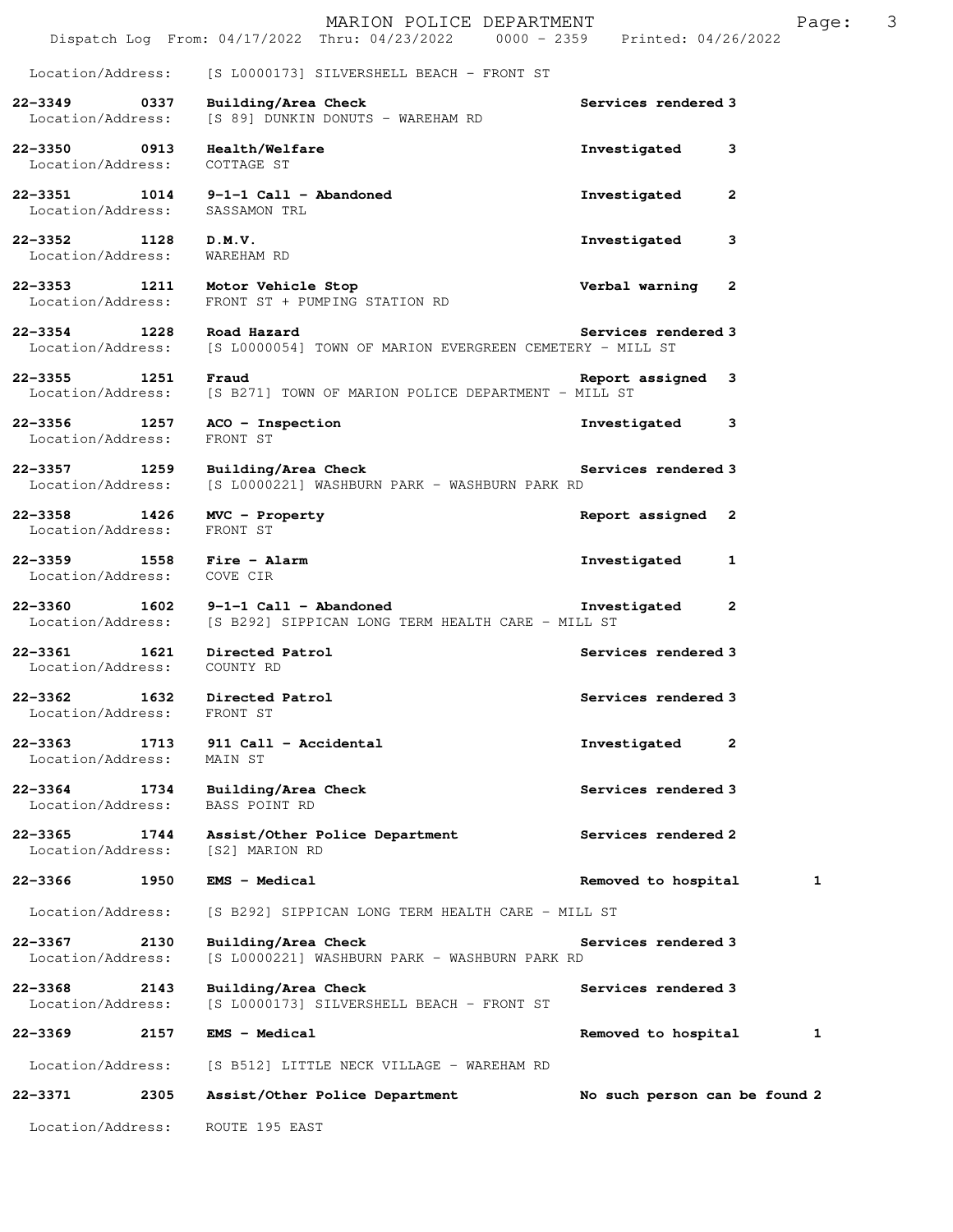|                                                         |      | MARION POLICE DEPARTMENT                                                            | 4<br>Page:                     |
|---------------------------------------------------------|------|-------------------------------------------------------------------------------------|--------------------------------|
|                                                         |      | Dispatch Log From: 04/17/2022 Thru: 04/23/2022 0000 - 2359 Printed: 04/26/2022      |                                |
| 22-3370<br>Location/Address:                            | 2312 | Motor Vehicle Stop<br>EAST OF EXITE 35 - ROUTE 195 EAST                             | Verbal warning<br>2            |
| For Date: $04/19/2022 - Tuesday$                        |      |                                                                                     |                                |
| $22 - 3372$<br>Location/Address:                        | 0237 | Burglar Alarm<br>MOORINGS RD                                                        | Investigated<br>2              |
| 22-3373<br>$\sim$ 0254<br>Location/Address:             |      | Building/Area Check<br>[S L0000173] SILVERSHELL BEACH - FRONT ST                    | Services rendered 3            |
| $22 - 3374$<br>Location/Address:                        |      | Building/Area Check<br>[S 118] MARION VILLAGE ESTATES - VILLAGE DR                  | Services rendered 3            |
| 22-3375 0528<br>Location/Address:                       |      | Building/Area Check<br>MILL ST                                                      | Services rendered 3            |
| $22 - 3376$<br>$\overline{0}$ 0559<br>Location/Address: |      | Waterways Area Patrol<br>[S L0000081] TOWN OF MARION ISLAND WHARF - ISLAND WHARF RD | Services rendered 3            |
| 22-3377 0604<br>Location/Address:                       |      | D.M.V.<br>CRANBERRY WAY                                                             | Services rendered 3            |
| 22-3378 0653<br>Location/Address:                       |      | Road Hazard<br>ALLEN'S POINT RD                                                     | Investigated<br>3              |
| 22-3379<br>0735<br>Location/Address:                    |      | Waterways Area Patrol<br>[S L0000173] SILVERSHELL BEACH - FRONT ST                  | Services rendered 3            |
| $22 - 3380$<br>Location/Address:                        | 0741 | Waterways Area Patrol<br>[S L0000151] OLD LANDING WHARF - FRONT ST                  | Services rendered 3            |
| $22 - 3381$<br>Location/Address:                        | 0848 | General Service<br>CROSS NECK RD                                                    | Services rendered 3            |
| $22 - 3382$<br>$\overline{0}$ 0939<br>Location/Address: |      | Motor Vehicle Stop<br>MILL ST + ROCKY KNOOK LN                                      | Verbal warning<br>$\mathbf{2}$ |
| $22 - 3383$<br>Location/Address:                        | 0955 | EMS - Mutual Aid<br>[S3] ROSEBROKE WAY                                              | Services rendered 1            |
| 22-3384                                                 | 1042 | Burglar Alarm                                                                       | Accidental/defective alarm 2   |
| Location/Address:                                       |      | [S L0000128] MARION SOCIAL CLUB - PUMPING STATION RD                                |                                |
| 22-3385<br>Location/Address:                            | 1054 | General Service<br>[S B271] TOWN OF MARION POLICE DEPARTMENT - MILL ST              | Services rendered 3            |
| $22 - 3386$                                             | 1102 | Health/Welfare                                                                      | No such person can be found 3  |
| Location/Address:                                       |      | [S B512] LITTLE NECK VILLAGE - WAREHAM RD                                           |                                |
| $22 - 3387$                                             | 1119 | EMS - Medical                                                                       | Removed to hospital<br>1       |
| Location/Address:                                       |      | DELANO RD                                                                           |                                |
| $22 - 3388$                                             | 1319 | Paper Service                                                                       | No such person can be found 3  |
| Location/Address:                                       |      | CRAPO ST                                                                            |                                |
| $22 - 3389$                                             | 1510 | $9-1-1$ Call - Abandoned                                                            | Accidental/defective alarm 2   |
| Location/Address:                                       |      | FRONT ST                                                                            |                                |
| $22 - 3390$<br>Location/Address:                        | 1629 | Building/Area Check<br>COUNTY RD                                                    | Services rendered 3            |
| $22 - 3391$                                             | 1640 | Waterways Disabled Vessel                                                           | Services rendered 3            |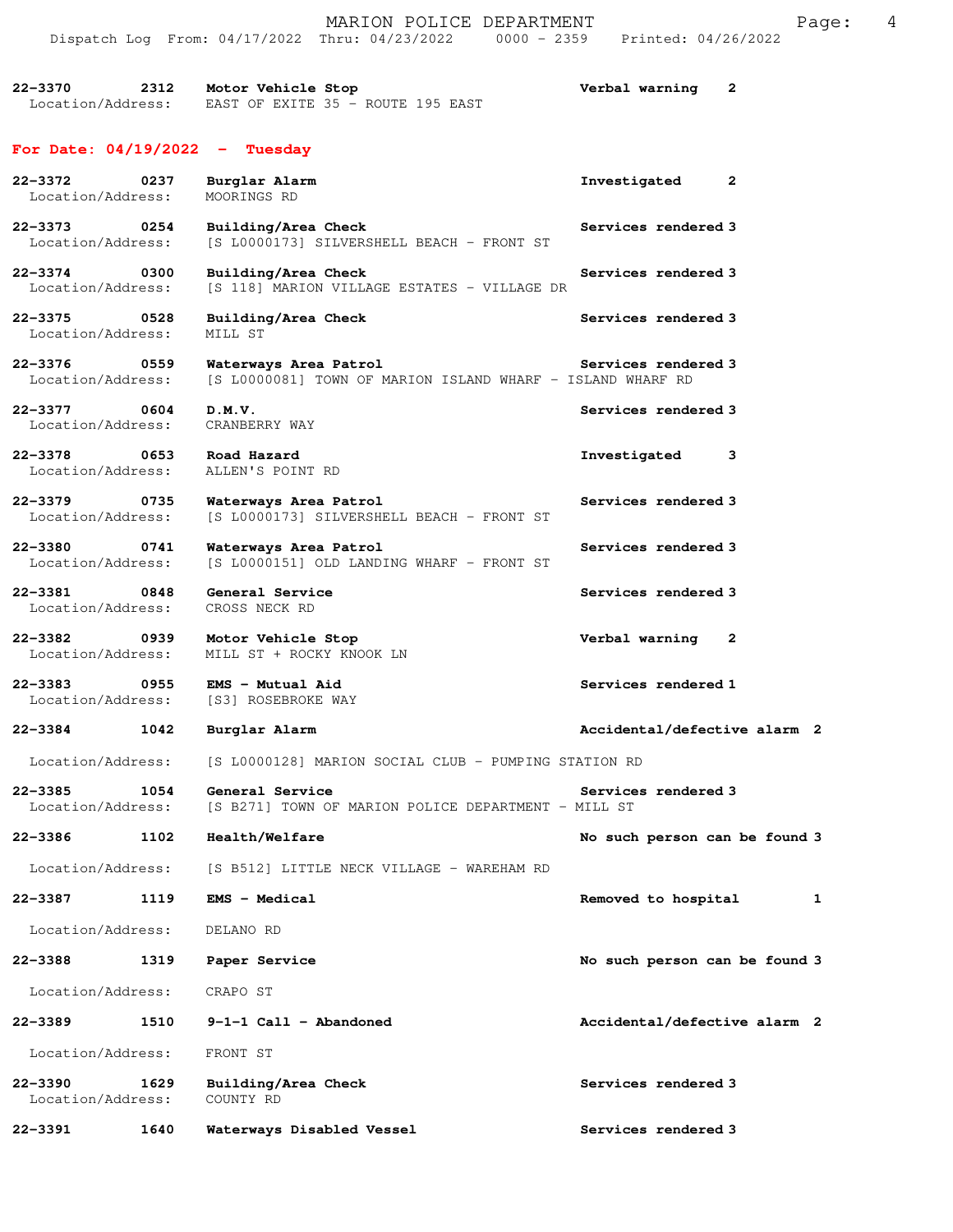|                                                   |      | MARION POLICE DEPARTMENT<br>Dispatch Log From: 04/17/2022 Thru: 04/23/2022 0000 - 2359 Printed: 04/26/2022 |                                | 5<br>Page:   |
|---------------------------------------------------|------|------------------------------------------------------------------------------------------------------------|--------------------------------|--------------|
| Location/Address:                                 |      | MAIN ST                                                                                                    |                                |              |
| 22-3392<br>1842<br>Location/Address:              |      | Motor Vehicle Stop<br>WAREHAM RD + HILL ST                                                                 | Verbal warning<br>$\mathbf{2}$ |              |
| 22-3393 1918                                      |      | EMS - Medical                                                                                              | Removed to hospital            | 1            |
| Location/Address:                                 |      | [S 127] COOPERTIVE PRODUCTS GROUP HOME - MILL ST                                                           |                                |              |
| $22 - 3394$<br>Location/Address:                  | 2120 | Directed Patrol<br>SIPPICAN LANDS TRUST OSPREY MARSH - POINT RD                                            | Investigated<br>3              |              |
| 22–3395 2127<br>Location/Address:                 |      | Building/Area Check<br>[S L0000230] TOWN OF MARION WING'S COVE BOAT RAMP - DELANO RD                       | Services rendered 3            |              |
| 22-3396<br>2200<br>Location/Address:              |      | Building/Area Check<br>[S L0000221] WASHBURN PARK - WASHBURN PARK RD                                       | Services rendered 3            |              |
| $22 - 3397$<br>2215<br>Location/Address:          |      | Building/Area Check<br>[S 36] EAST OVER RESERVATION - COUNTY RD                                            | Services rendered 3            |              |
| 22-3398 2308<br>Location/Address:                 |      | Building/Area Check<br>[S B395] TOWN OF MARION TOWN HALL - SPRING ST                                       | Services rendered 3            |              |
| For Date: $04/20/2022 -$ Wednesday                |      |                                                                                                            |                                |              |
| $22 - 3399$<br>Location/Address:                  | 0206 | Building/Area Check<br>[S L0000172] BREW-FISH - SPRING ST                                                  | Services rendered 3            |              |
| 22-3400<br>$\overline{0218}$<br>Location/Address: |      | Building/Area Check<br>[S 36] EAST OVER RESERVATION - COUNTY RD                                            | Services rendered 3            |              |
| 22-3401 0221<br>Location/Address:                 |      | Building/Area Check<br>[S 125] BLUE HAIR SALON - WAREHAM RD                                                | Services rendered 3            |              |
| $22 - 3402$<br>Location/Address:                  | 0222 | Directed Patrol<br>DELANO RD                                                                               | Services rendered 3            |              |
| 0233<br>22-3403<br>Location/Address:              |      | Building/Area Check<br>[S L0000088] KITTANSETT CLUB - POINT RD                                             | Services rendered 3            |              |
| $22 - 3404$<br>Location/Address:                  | 0305 | Building/Area Check<br>MOORINGS RD                                                                         | <b>Services rendered 3</b>     |              |
| $22 - 3405$<br>Location/Address:                  | 0314 | Building/Area Check<br>[S L0000151] OLD LANDING WHARF - FRONT ST                                           | Services rendered 3            |              |
| $22 - 3406$<br>Location/Address:                  | 0329 | Building/Area Check<br>[S L0000074] HILLER DODGE - MILL ST                                                 | Services rendered 3            |              |
| $22 - 3407$<br>Location/Address:                  | 0440 | $9-1-1$ Call - Abandoned<br>[S B292] SIPPICAN LONG TERM HEALTH CARE - MILL ST                              | $\mathbf{2}$<br>Investigated   |              |
| $22 - 3408$<br>Location/Address:                  | 0455 | General Offense<br>[S B271] TOWN OF MARION POLICE DEPARTMENT - MILL ST                                     | Services rendered 2            |              |
| $22 - 3409$<br>Location/Address:                  | 0609 | Fire - Alarm<br>GREEN ST                                                                                   | Investigated<br>1              |              |
| 22-3410                                           | 1018 | Motor Vehicle Stop                                                                                         | Written warning issued         | $\mathbf{2}$ |
| Location/Address:                                 |      | POINT RD                                                                                                   |                                |              |
| $22 - 3411$<br>Location/Address:                  | 1042 | Motor Vehicle Stop<br>WAREHAM TOWN LINE - WAREHAM RD                                                       | Verbal warning<br>2            |              |
| $22 - 3412$<br>Location/Address:                  | 1044 | Disturbance<br>[S 118] MARION VILLAGE ESTATES - VILLAGE DR                                                 | Peace restored<br>1            |              |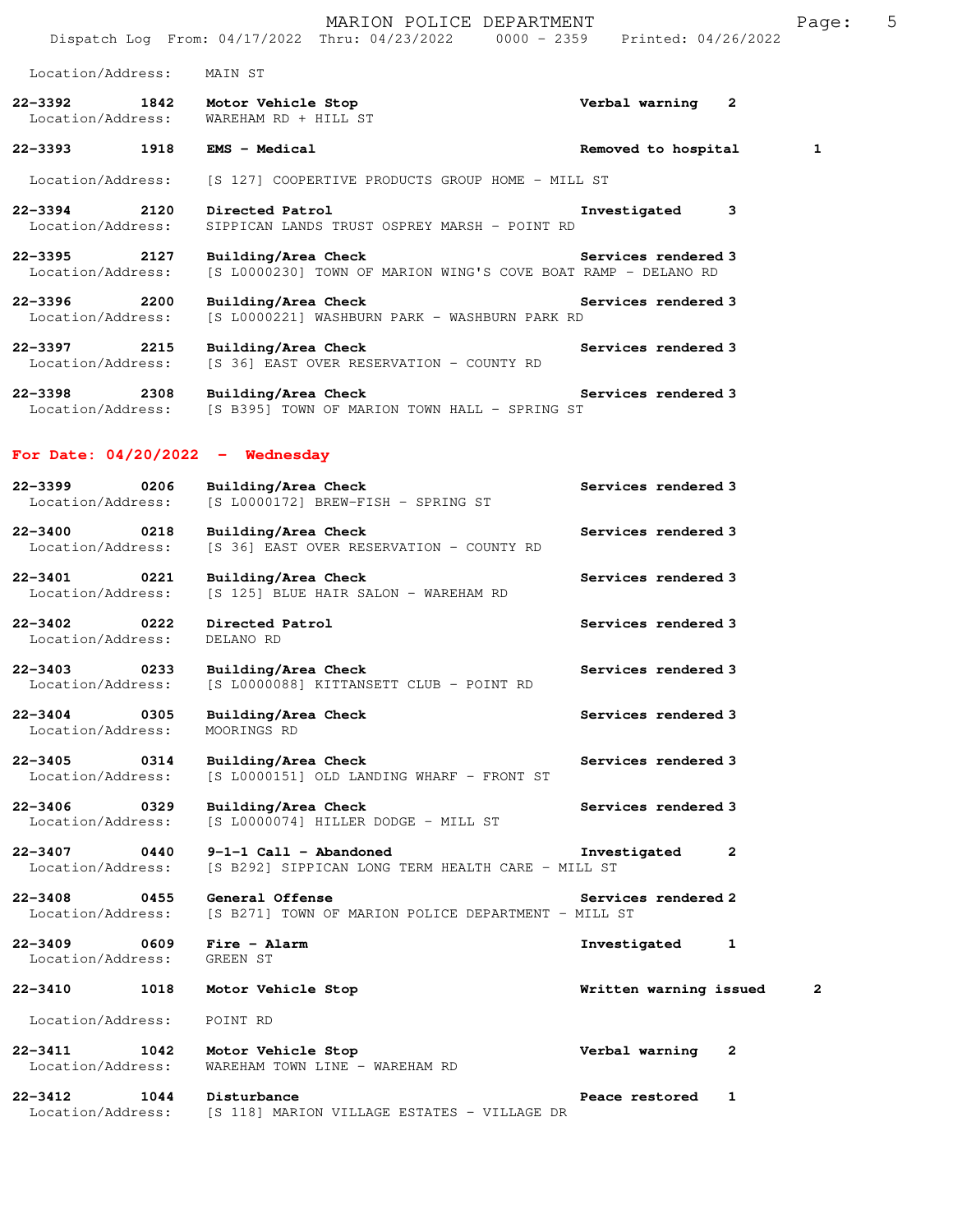|                                   |      |                                                | MARION POLICE DEPARTMENT<br>Dispatch Log From: 04/17/2022 Thru: 04/23/2022 0000 - 2359 Printed: 04/26/2022 |                               | 6<br>Page:   |
|-----------------------------------|------|------------------------------------------------|------------------------------------------------------------------------------------------------------------|-------------------------------|--------------|
| 22-3413                           | 1121 | EMS - Mutual Aid                               |                                                                                                            | Removed to hospital           | 1            |
| Location/Address:                 |      |                                                | [S3] ALL AMERICAN ASSISTED LIVING - ROSEBROOK WAY                                                          |                               |              |
| $22 - 3414$<br>Location/Address:  | 1130 | $9-1-1$ Call - Abandoned<br>SPRING ST          |                                                                                                            | Investigated<br>2             |              |
| 22-3415 1358<br>Location/Address: |      | ACO - Animal Complaint<br>PLANTING ISLAND RD   |                                                                                                            | Services rendered 3           |              |
| 22-3416 1402<br>Location/Address: |      | Motor Vehicle Stop                             | [S 125] BLUE HAIR SALON - WAREHAM RD                                                                       | Verbal warning 2              |              |
| 22-3417                           | 1413 | <b>EMS - Medical</b>                           |                                                                                                            | Removed to hospital           | $\mathbf{1}$ |
| Location/Address:                 |      |                                                | [S B423] TABOR ACADEMY - SOFTBALL FIELD - FRONT ST                                                         |                               |              |
| $22 - 3418$<br>Location/Address:  | 1425 | Fire - Alarm<br>MOORINGS RD                    |                                                                                                            | Investigated<br>1             |              |
| $22 - 3419$                       | 1618 | Paper Service                                  |                                                                                                            | No such person can be found 3 |              |
| Location/Address:                 |      | CRAPO ST                                       |                                                                                                            |                               |              |
| $22 - 3420$                       | 1625 | Paper Service                                  |                                                                                                            | No such person can be found 3 |              |
| Location/Address:                 |      | CRAPO ST                                       |                                                                                                            |                               |              |
| $22 - 3421$<br>Location/Address:  | 1746 | Motor Vehicle Stop                             | [S L0000061] GILDA'S STONE ROOSTER - WAREHAM RD                                                            | Verbal warning<br>2           |              |
| $22 - 3422$<br>Location/Address:  | 1804 | Suspicious Activity                            | [S 36] EAST OVER RESERVATION - COUNTY RD                                                                   | Investigated<br>2             |              |
| 22-3423 2047<br>Location/Address: |      | Building/Area Check<br>OSPREY MARSH - POINT RD |                                                                                                            | Services rendered 3           |              |
| $22 - 3424$<br>Location/Address:  | 2057 | Building/Area Check                            | [S L0000123] TOWN OF MARION HARBORMASTER'S OFFICE - ISLAND WHARF RD                                        | Services rendered 3           |              |
| 22-3425<br>Location/Address:      | 2135 | EMS - Medical                                  | [S B512] LITTLE NECK VILLAGE - WAREHAM RD                                                                  | Services rendered 1           |              |
| 22-3426<br>Location/Address:      | 2240 | Suspicious Motor Vehicle                       | [S L0000119] MARION GARAGE - MILL ST                                                                       | Services rendered 2           |              |
| 22-3427<br>Location/Address:      | 2255 | Building/Area Check                            | [S L0000074] HILLER DODGE - MILL ST                                                                        | Services rendered 3           |              |
|                                   |      | For Date: $04/21/2022 -$ Thursday              |                                                                                                            |                               |              |
| 22-3428<br>Location/Address:      | 0048 | Building/Area Check<br>MOORINGS RD             |                                                                                                            | Services rendered 3           |              |
| 22-3429<br>Location/Address:      | 0052 | Building/Area Check                            | [S L0000119] MARION GARAGE - MILL ST                                                                       | Services rendered 3           |              |
| 22-3430<br>Location/Address:      | 0102 | Building/Area Check<br>VILLAGE DR              |                                                                                                            | Services rendered 3           |              |
| 22-3431<br>Location/Address:      | 0105 | Building/Area Check                            | [S L0000173] SILVERSHELL BEACH - FRONT ST                                                                  | Services rendered 3           |              |
| $22 - 3432$<br>Location/Address:  | 0112 | Building/Area Check<br>DELANO RD               |                                                                                                            | Services rendered 3           |              |
| $22 - 3433$<br>Location/Address:  | 0118 | Building/Area Check                            | [S L0000088] KITTANSETT CLUB - POINT RD                                                                    | Services rendered 3           |              |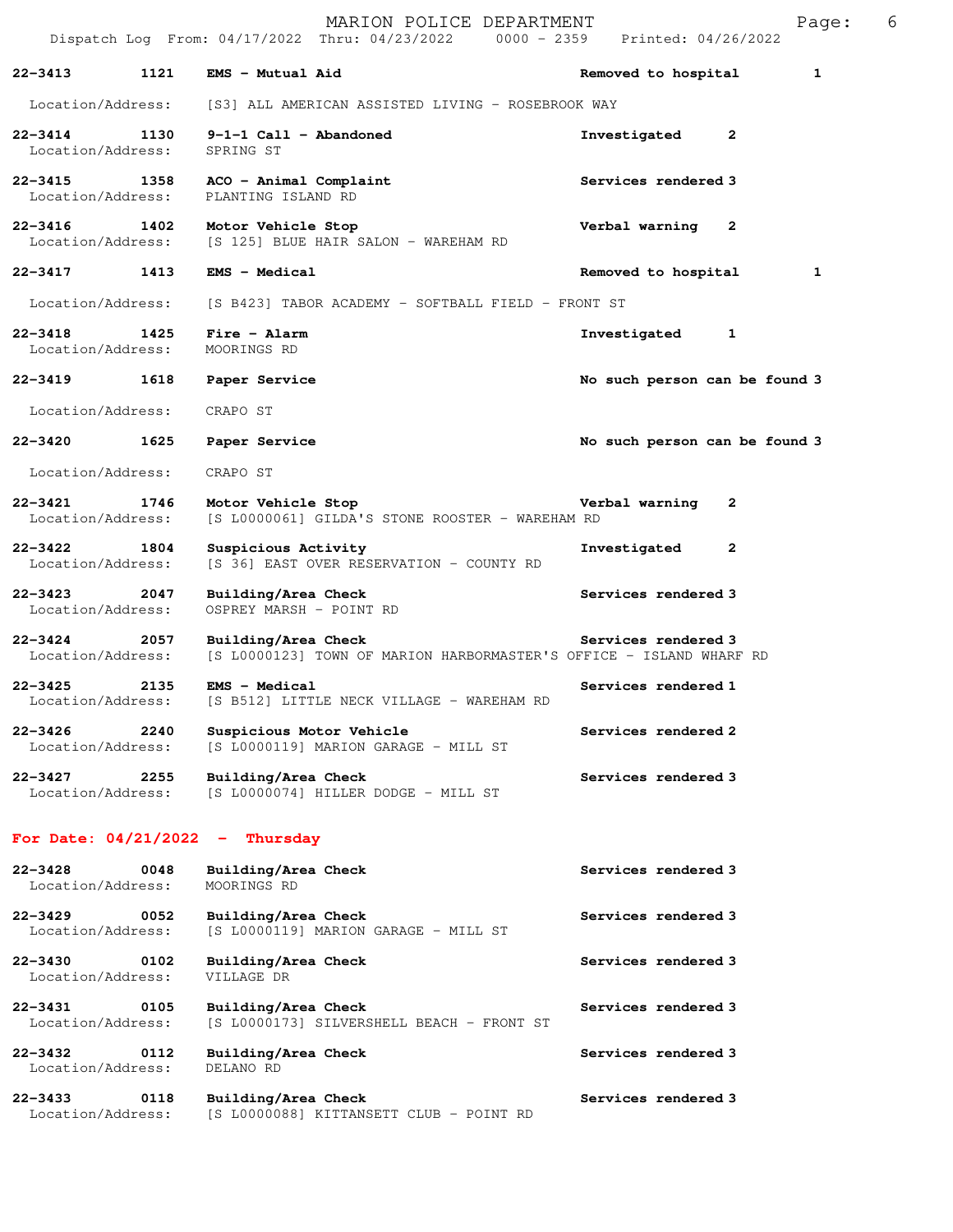|                                   |                          |                                                                           | MARION POLICE DEPARTMENT<br>Dispatch Log From: 04/17/2022 Thru: 04/23/2022 0000 - 2359 Printed: 04/26/2022 | 7<br>Page:   |
|-----------------------------------|--------------------------|---------------------------------------------------------------------------|------------------------------------------------------------------------------------------------------------|--------------|
| $22 - 3434$                       | 0121                     | <b>EMS - Medical</b>                                                      | Removed to hospital                                                                                        | $\mathbf{1}$ |
| Location/Address:                 |                          | REGISTER RD                                                               |                                                                                                            |              |
| $22 - 3435$<br>Location/Address:  | 0146                     | Building/Area Check<br>[S L0000082] ISLAND WHARF MARINE - ISLAND WHARF RD | Services rendered 3                                                                                        |              |
| 22-3436 0217<br>Location/Address: |                          | Building/Area Check<br>[S 36] EAST OVER RESERVATION - COUNTY RD           | Services rendered 3                                                                                        |              |
| 22-3437<br>Location/Address:      | $\overline{\text{0221}}$ | Building/Area Check<br>[S 125] BLUE HAIR SALON - WAREHAM RD               | Services rendered 3                                                                                        |              |
| 22-3438                           | 0639                     | Burglar Alarm                                                             | Accidental/defective alarm 2                                                                               |              |
| Location/Address:                 |                          | [S 79] ROSE & VICKI'S - WAREHAM RD                                        |                                                                                                            |              |
| $22 - 3439$<br>Location/Address:  | 0915                     | Motor Vehicle Stop<br>VILLAGE DR                                          | $\mathbf{2}$<br><b>Arrest</b>                                                                              |              |
| $22 - 3440$                       | $\overline{0921}$        | <b>EMS - Medical</b>                                                      | Removed to hospital                                                                                        | $\mathbf{1}$ |
| Location/Address:                 |                          | CROSS NECK RD                                                             |                                                                                                            |              |
| 22-3441<br>Location/Address:      | 1012                     | Road Hazard<br>WAREHAM RD + CREEK RD                                      | Services rendered 3                                                                                        |              |
| $22 - 3442$<br>Location/Address:  | 1015                     | 911 Call - Accidental<br>ALLEN'S POINT RD                                 | Investigated<br>2                                                                                          |              |
| 22-3443                           | 1118                     | EMS - Medical                                                             | Removed to hospital                                                                                        | 1            |
| Location/Address:                 |                          | [S B292] SIPPICAN LONG TERM HEALTH CARE - MILL ST                         |                                                                                                            |              |
| 22-3444<br>Location/Address:      | 1120                     | Transport<br>[S B271] TOWN OF MARION POLICE DEPARTMENT - MILL ST          | Services rendered 3                                                                                        |              |
| $22 - 3445$<br>Location/Address:  | 1335                     | 911 Call - Accidental<br>LADY SLIPPER LN                                  | Investigated<br>2                                                                                          |              |
| $22 - 3446$<br>Location/Address:  | 1337                     | Motor Vehicle Stop<br>[S L0000172] BREW-FISH - SPRING ST                  | Report assigned 2                                                                                          |              |
| 22-3447<br>Location/Address:      | 1445                     | Assist/Other Police Department<br>[S1] SPRUCE AVE                         | Investigated<br>2                                                                                          |              |
| $22 - 3448$<br>Location/Address:  | 1742                     | General Offense<br>REZENDES TER                                           | Peace restored<br>2                                                                                        |              |
| $22 - 3449$<br>Location/Address:  | 2039                     | Building/Area Check<br>OSPREY MARSH - POINT RD                            | Services rendered 3                                                                                        |              |
| $22 - 3450$<br>Location/Address:  | 2052                     | Building/Area Check                                                       | Services rendered 3<br>[S L0000123] TOWN OF MARION HARBORMASTER'S OFFICE - ISLAND WHARF RD                 |              |
| 22-3451<br>Location/Address:      | 2121                     | Building/Area Check<br>[S L0000061] GILDA'S STONE ROOSTER - WAREHAM RD    | Services rendered 3                                                                                        |              |
|                                   |                          | For Date: $04/22/2022 -$ Friday                                           |                                                                                                            |              |

| $22 - 3452$                      | 0059 | <b>EMS - Medical</b>                                        | Removed to hospital |  |
|----------------------------------|------|-------------------------------------------------------------|---------------------|--|
| Location/Address:                |      | [S B512] LITTLE NECK VILLAGE - WAREHAM RD                   |                     |  |
| $22 - 3453$<br>Location/Address: | 0324 | Building/Area Check<br>IS 1371 TRI TOWN MOTORS - WAREHAM RD | Services rendered 3 |  |
| 22-3454                          | 0332 | Building/Area Check                                         | Investigated<br>з   |  |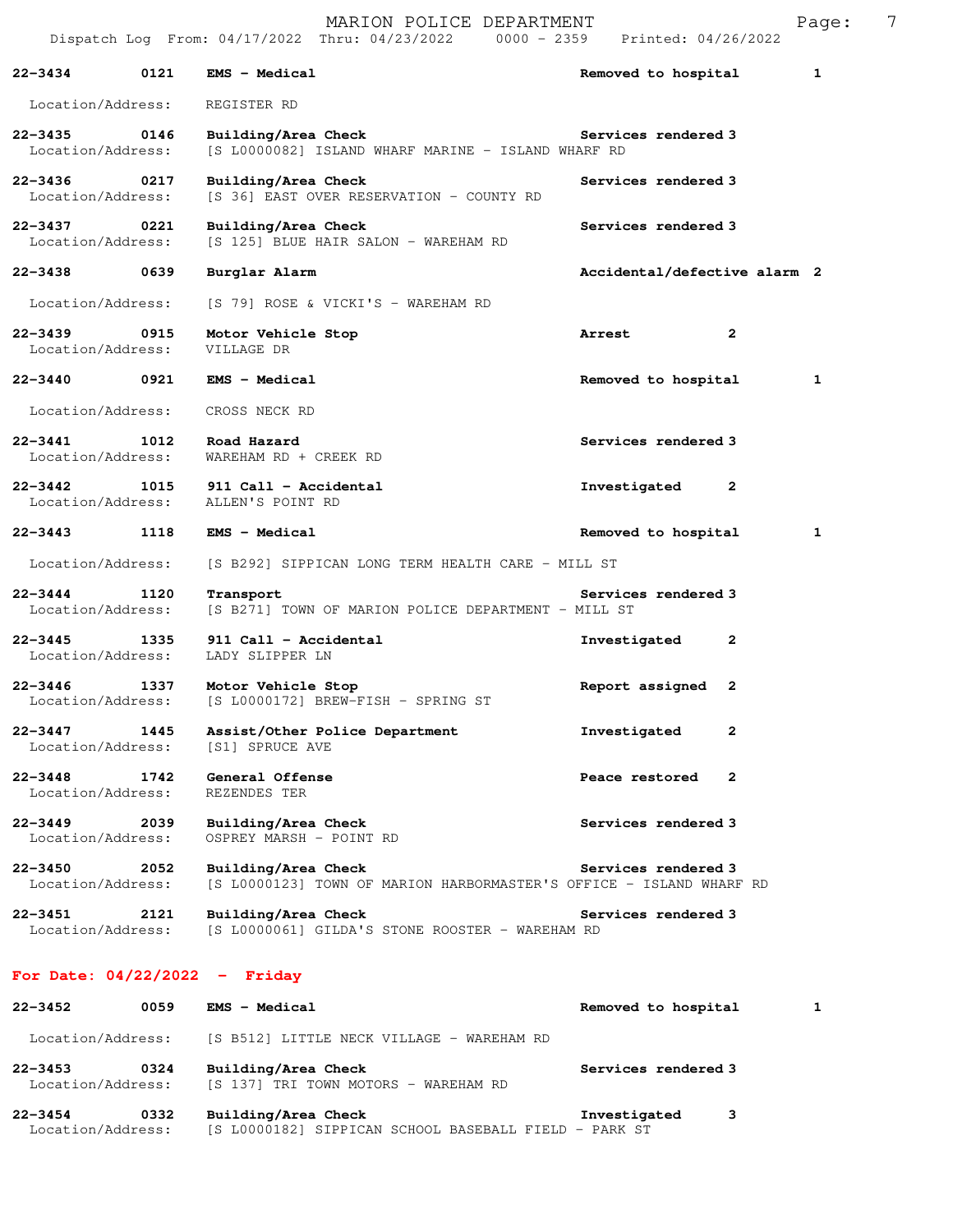|                                   |             | MARION POLICE DEPARTMENT<br>Dispatch Log From: 04/17/2022 Thru: 04/23/2022 0000 - 2359 Printed: 04/26/2022 |                                | 8<br>Page:   |
|-----------------------------------|-------------|------------------------------------------------------------------------------------------------------------|--------------------------------|--------------|
| 22-3455                           | 0338        | Building/Area Check Services rendered 3                                                                    |                                |              |
| Location/Address:                 |             | [S L0000155] PLANTING ISLAND CAUSEWAY - PLANTING ISLAND RD                                                 |                                |              |
| 22-3456 0339<br>Location/Address: |             | Building/Area Check<br>[S L0000082] ISLAND WHARF MARINE - ISLAND WHARF RD                                  | Investigated<br>3              |              |
| $22 - 3457$<br>Location/Address:  | 0341        | Directed Patrol<br>FRONT ST                                                                                | Investigated<br>3              |              |
| $22 - 3458$<br>Location/Address:  | 0343        | Building/Area Check<br>[S L0000151] OLD LANDING WHARF - FRONT ST                                           | 3<br>Investigated              |              |
| 22-3459 0344<br>Location/Address: |             | Building/Area Check<br>[S L0000088] KITTANSETT CLUB - POINT RD                                             | Services rendered 3            |              |
| 22-3460<br>Location/Address:      | $\sim$ 0403 | Building/Area Check<br>$[S L0000074]$ HILLER DODGE - MILL ST                                               | Investigated<br>3              |              |
| 22-3461 0403<br>Location/Address: |             | Building/Area Check<br>CONVERSE RD                                                                         | Services rendered 3            |              |
| 22-3462<br>Location/Address:      | 0407        | Building/Area Check<br>[S L0000054] TOWN OF MARION EVERGREEN CEMETERY - MILL ST                            | Services rendered 3            |              |
| $22 - 3463$                       | 0631        | $9-1-1$ Call - Abandoned                                                                                   | Accidental/defective alarm 2   |              |
| Location/Address:                 |             | [S B292] SIPPICAN LONG TERM HEALTH CARE - MILL ST                                                          |                                |              |
| $22 - 3464$<br>Location/Address:  | 0850        | Building/Area Check<br>COTTAGE LN                                                                          | Services rendered 3            |              |
| 22-3465 0900                      |             | <b>EMS - Medical</b>                                                                                       | Removed to hospital            | $\mathbf{1}$ |
| Location/Address:                 |             | MANSFIELD AVE                                                                                              |                                |              |
| 22-3466 0938<br>Location/Address: |             | Building/Area Check<br>[S 168] BOGS - MAGNOLLIA CRANBERRY - FRONT ST                                       | Services rendered 3            |              |
| 22-3467                           | 1012        | Health/Welfare                                                                                             | No service necessary           | 3            |
| Location/Address:                 |             | WAREHAM RD                                                                                                 |                                |              |
| $22 - 3468$                       | 1028        | 911 Call - Accidental                                                                                      | No service necessary           | $\mathbf{2}$ |
| Location/Address:                 |             | POINT RD                                                                                                   |                                |              |
| $22 - 3469$<br>Location/Address:  | 1123        | Waterways Area Patrol<br>[S L0000173] SILVERSHELL BEACH - FRONT ST                                         | Services rendered 3            |              |
| $22 - 3470$<br>Location/Address:  | 1327        | Building/Area Check<br>[S 213] BOGS - POINT ROAD - NORTH - POINT RD                                        | Services rendered 3            |              |
| 22-3471<br>Location/Address:      | 1400        | Building/Area Check<br>LEWIS ST                                                                            | Services rendered 3            |              |
| $22 - 3472$                       | 1450        | EMS - Medical                                                                                              | Removed to hospital            | 1            |
| Location/Address:                 |             | [S B512] LITTLE NECK VILLAGE - WAREHAM RD                                                                  |                                |              |
| 22-3473<br>Location/Address:      | 1741        | Fire - Smoke Investigation<br><b>OUAIL'S CROSSING RD</b>                                                   | Investigated<br>1              |              |
| $22 - 3474$<br>Location/Address:  | 1802        | Motor Vehicle Stop<br>MILL ST + ROCKY KNOOK LN                                                             | Verbal warning<br>$\mathbf{2}$ |              |
| $22 - 3475$                       | 1826        | Motor Vehicle Stop                                                                                         | Written warning issued         | 2            |
| Location/Address:                 |             | [S L0000061] GILDA'S STONE ROOSTER - WAREHAM RD                                                            |                                |              |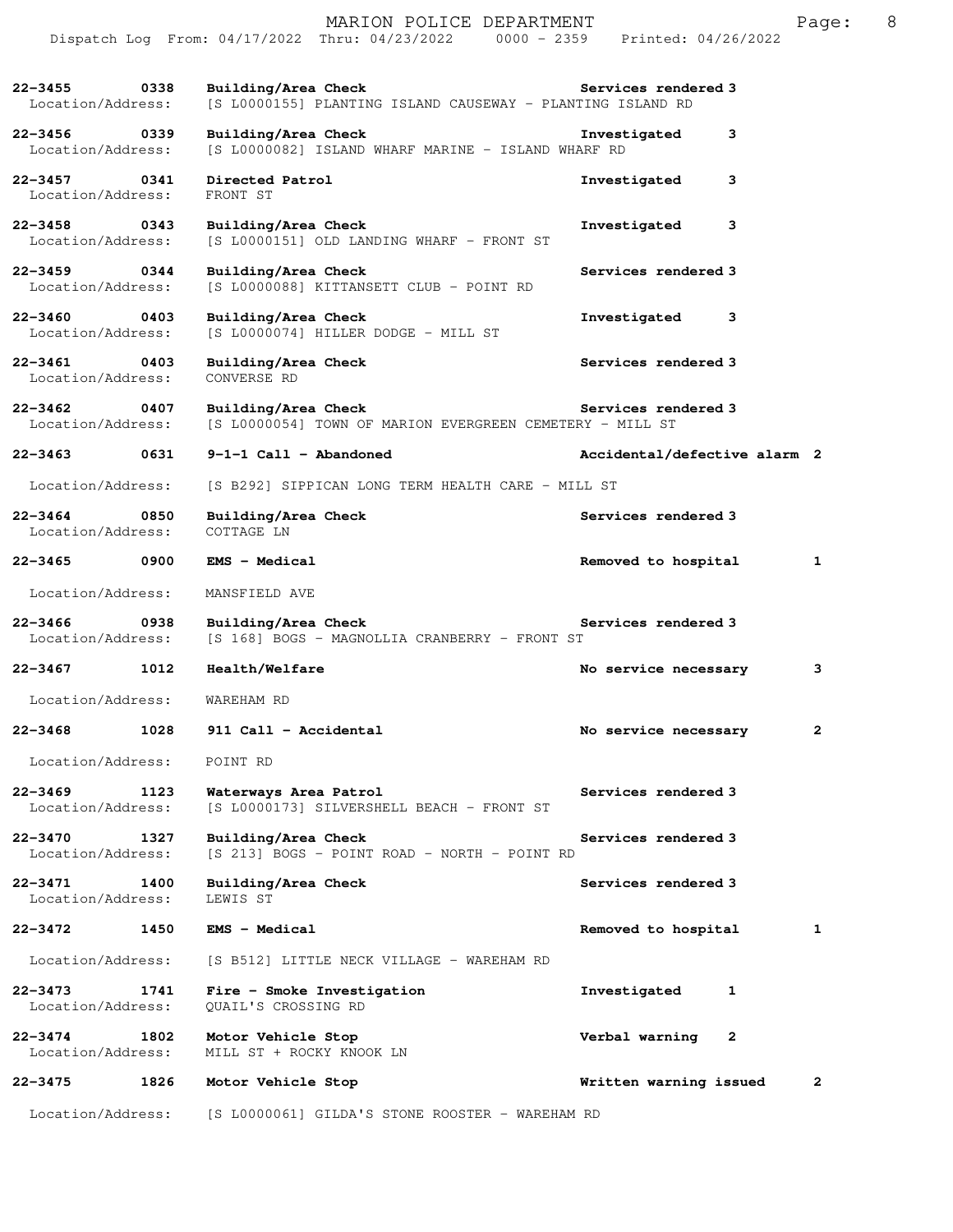|                                   |                                                                                                                                                                                         | MARION POLICE DEPARTMENT<br>Dispatch Log From: 04/17/2022 Thru: 04/23/2022 0000 - 2359 Printed: 04/26/2022 | 9<br>Page: |
|-----------------------------------|-----------------------------------------------------------------------------------------------------------------------------------------------------------------------------------------|------------------------------------------------------------------------------------------------------------|------------|
|                                   | 22-3476 1928 Motor Vehicle Stop North Municipal Control of Art Advanced Municipal Control of Art Art Art Art A<br>Location/Address: [S B271] TOWN OF MARION POLICE DEPARTMENT - MILL ST |                                                                                                            |            |
|                                   | 22-3477 2057 Building/Area Check<br>Location/Address: [S 118] MARION VILLAGE ESTATES - VILLAGE DR                                                                                       | Services rendered 3                                                                                        |            |
| $22 - 3478$ 2104                  | Building/Area Check<br>Location/Address: [S L0000221] WASHBURN PARK - WASHBURN PARK RD                                                                                                  | Services rendered 3                                                                                        |            |
| Location/Address:                 | 22-3479 2143 Motor Vehicle Stop<br>[S B621] TOWN OF MARION FIRE DEPT. STATION 2 - POINT RD                                                                                              | Investigated<br>$\overline{2}$                                                                             |            |
| 22-3480 2202                      | Building/Area Check<br>Location/Address: [S A7] MARION GENERAL STORE - FRONT ST                                                                                                         | Services rendered 3                                                                                        |            |
| $22 - 3481$ 2203                  | Building/Area Check<br>Location/Address: [S L0000040] CUMBERLAND FARMS (SOUTH) - WAREHAM RD                                                                                             | Services rendered 3                                                                                        |            |
| 22-3482 2233<br>Location/Address: | Building/Area Check<br>[S L0000040] CUMBERLAND FARMS (SOUTH) - WAREHAM RD                                                                                                               | Services rendered 3                                                                                        |            |
| Location/Address: COUNTY RD       | 22-3483 2331 Building/Area Check                                                                                                                                                        | Services rendered 3                                                                                        |            |

**22-3484 2338 Suspicious Motor Vehicle Investigated 2**  Location/Address: [S 89] DUNKIN DONUTS - WAREHAM RD

## **For Date: 04/23/2022 - Saturday**

| $22 - 3485$       | 0150 | Building/Area Check                       | Services rendered 3 |
|-------------------|------|-------------------------------------------|---------------------|
| Location/Address: |      | [S L0000151] OLD LANDING WHARF - FRONT ST |                     |

- **22-3486 0158 Building/Area Check Services rendered 3**  Location/Address: [S L0000173] SILVERSHELL BEACH - FRONT ST
- **22-3487 0213 Building/Area Check Services rendered 3**  Location/Address: [S 80] CUMBERLAND FARMS (NORTH) - WAREHAM RD
- **22-3488 0223 Building/Area Check Services rendered 3**  Location/Address: MOORINGS RD
- **22-3489 0227 Building/Area Check Services rendered 3**  Location/Address: [S L0000074] HILLER DODGE - MILL ST
- **22-3490 0244 Building/Area Check Services rendered 3**  Location/Address: [S L0000088] KITTANSETT CLUB - POINT RD
- **22-3491 0304 Building/Area Check Services rendered 3 Iocation/Address:** ROCKY KNOOK LN Location/Address:
- **22-3492 0617 Building/Area Check Services rendered 3**  Location/Address: MILL ST + PARLOWTOWN RD
- **22-3493 0633 Directed Patrol Services rendered 3**  Location/Address: LEWIS ST
- **22-3494 0734 General Service Services rendered 3**  Location/Address: [S L0000114] TOWN OF MARION DEPARTMENT OF PUBLIC WORKS - MILL ST

## **22-3495 0900 Suspicious Activity Accidental/defective alarm 2**

Location/Address: EDGEWATER LN

- **22-3496 1113 Fire Brush/Grass Investigated 1**  Location/Address: INDIAN COVE RD
- **22-3497 1126 Building/Area Check Investigated 3**  Location/Address: [S L0000040] CUMBERLAND FARMS (SOUTH) - WAREHAM RD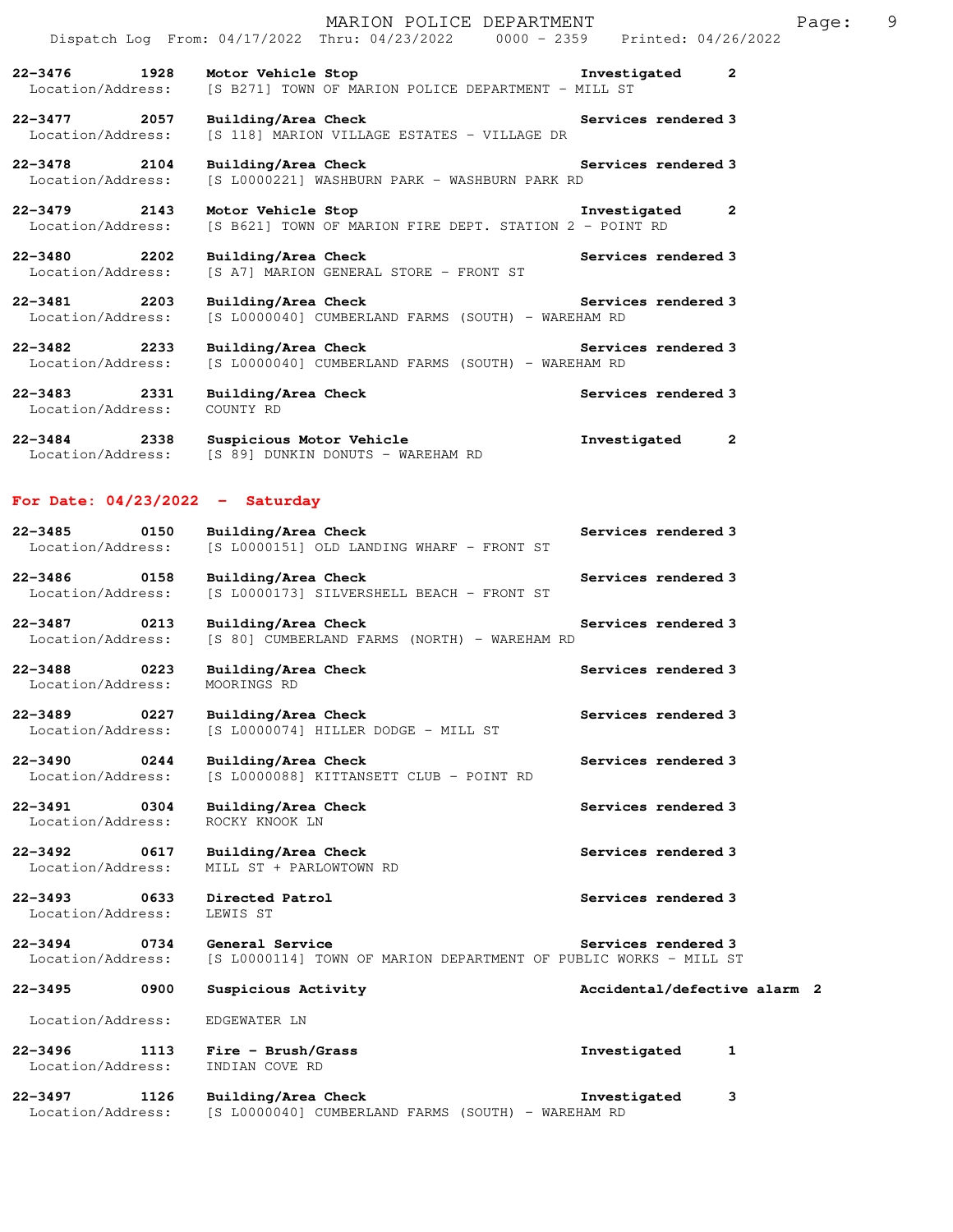|                                          |      |                                            | MARION POLICE DEPARTMENT<br>Dispatch Log From: 04/17/2022 Thru: 04/23/2022 0000 - 2359 Printed: 04/26/2022 |                              |              | Page:        | 10 |
|------------------------------------------|------|--------------------------------------------|------------------------------------------------------------------------------------------------------------|------------------------------|--------------|--------------|----|
| $22 - 3498$<br>Location/Address:         | 1134 | Directed Patrol<br>WAREHAM RD + FRONT ST   |                                                                                                            | Investigated                 | 3            |              |    |
| 22-3499 1425<br>Location/Address:        |      | Building/Area Check                        | [S L0000182] SIPPICAN SCHOOL BASEBALL FIELD - PARK ST                                                      | Investigated                 | 3            |              |    |
| 22-3500 1432<br>Location/Address:        |      | Building/Area Check                        | [S L0000173] SILVERSHELL BEACH - FRONT ST                                                                  | Investigated                 | 3            |              |    |
| $22 - 3501$<br>1445<br>Location/Address: |      | Building/Area Check                        | [S 118] MARION VILLAGE ESTATES - VILLAGE DR                                                                | Investigated                 | 3            |              |    |
| 22-3502 1455<br>Location/Address:        |      | Building/Area Check                        | [S L0000221] WASHBURN PARK - WASHBURN PARK RD                                                              | Investigated                 | 3            |              |    |
| $22 - 3503$<br>1502<br>Location/Address: |      | Motor Vehicle Complaint                    | [S B271] TOWN OF MARION POLICE DEPARTMENT - MILL ST                                                        | Investigated                 | $\mathbf{2}$ |              |    |
| $22 - 3504$                              | 1623 | Motor Vehicle Complaint                    |                                                                                                            | Area search negative         |              | $\mathbf{2}$ |    |
| Location/Address:                        |      |                                            | TURNED NORTH ON FRONT ST - WAREHAM RD                                                                      |                              |              |              |    |
| $22 - 3505$<br>Location/Address:         | 1712 | Motor Vehicle Stop<br><b>WAREHAM RD</b>    |                                                                                                            | Citation issued 2            |              |              |    |
| 22-3506 1739<br>Location/Address:        |      | Building/Area Check<br>OAK ST              |                                                                                                            | Services rendered 3          |              |              |    |
| 22-3507 1755<br>Location/Address:        |      | Building/Area Check                        | [S 119] SIPPICAN WOODS - FIELD STONE LN                                                                    | Services rendered 3          |              |              |    |
| $22 - 3508$<br>1756                      |      | <b>EMS - Medical</b>                       |                                                                                                            | Removed to hospital          |              | 1            |    |
| Location/Address:                        |      | LEWIS ST                                   |                                                                                                            |                              |              |              |    |
| 22-3509<br>1821<br>Location/Address:     |      | D.M.V.<br>FRONT ST                         |                                                                                                            | Investigated                 | 3            |              |    |
| 1825<br>22-3510                          |      | Motor Vehicle Complaint                    |                                                                                                            | Area search negative         |              | $\mathbf{2}$ |    |
| Location/Address:                        |      | NORTH BOUND - FRONT ST                     |                                                                                                            |                              |              |              |    |
| $22 - 3511$                              | 1840 | Fire - Alarm                               |                                                                                                            | Accidental/defective alarm 1 |              |              |    |
| Location/Address:                        |      |                                            | [S B422] TABOR ACADEMY - BAXTER DORM - FRONT ST                                                            |                              |              |              |    |
| $22 - 3512$<br>Location/Address:         | 1845 | Motor Vehicle Stop<br>COUNTY RD + POINT RD |                                                                                                            | Verbal warning               | 2            |              |    |
| 22-3513                                  | 1851 | Building/Area Check                        |                                                                                                            | Accidental/defective alarm 3 |              |              |    |
| Location/Address:                        |      | COUNTY RD                                  |                                                                                                            |                              |              |              |    |
| $22 - 3514$                              | 1950 | EMS - Medical                              |                                                                                                            | Removed to hospital          |              | 1            |    |
| Location/Address:                        |      | WAREHAM RD                                 |                                                                                                            |                              |              |              |    |
| $22 - 3515$<br>Location/Address:         | 2117 | Building/Area Check<br>SHAWONDASSE RD      |                                                                                                            | Services rendered 3          |              |              |    |
| $22 - 3516$                              | 2120 | General Service                            |                                                                                                            | Area search negative         |              | 3            |    |
| Location/Address:                        |      | WAREHAM RD                                 |                                                                                                            |                              |              |              |    |
| $22 - 3517$<br>Location/Address:         | 2139 | Motor Vehicle Stop                         | [S 99] OVERPASS - POINT ROAD - POINT RD                                                                    | Investigated                 | 2            |              |    |
| $22 - 3518$<br>Location/Address:         | 2202 | Gunshots Reported<br>MILL ST               |                                                                                                            | Unfounded                    | $\mathbf{2}$ |              |    |